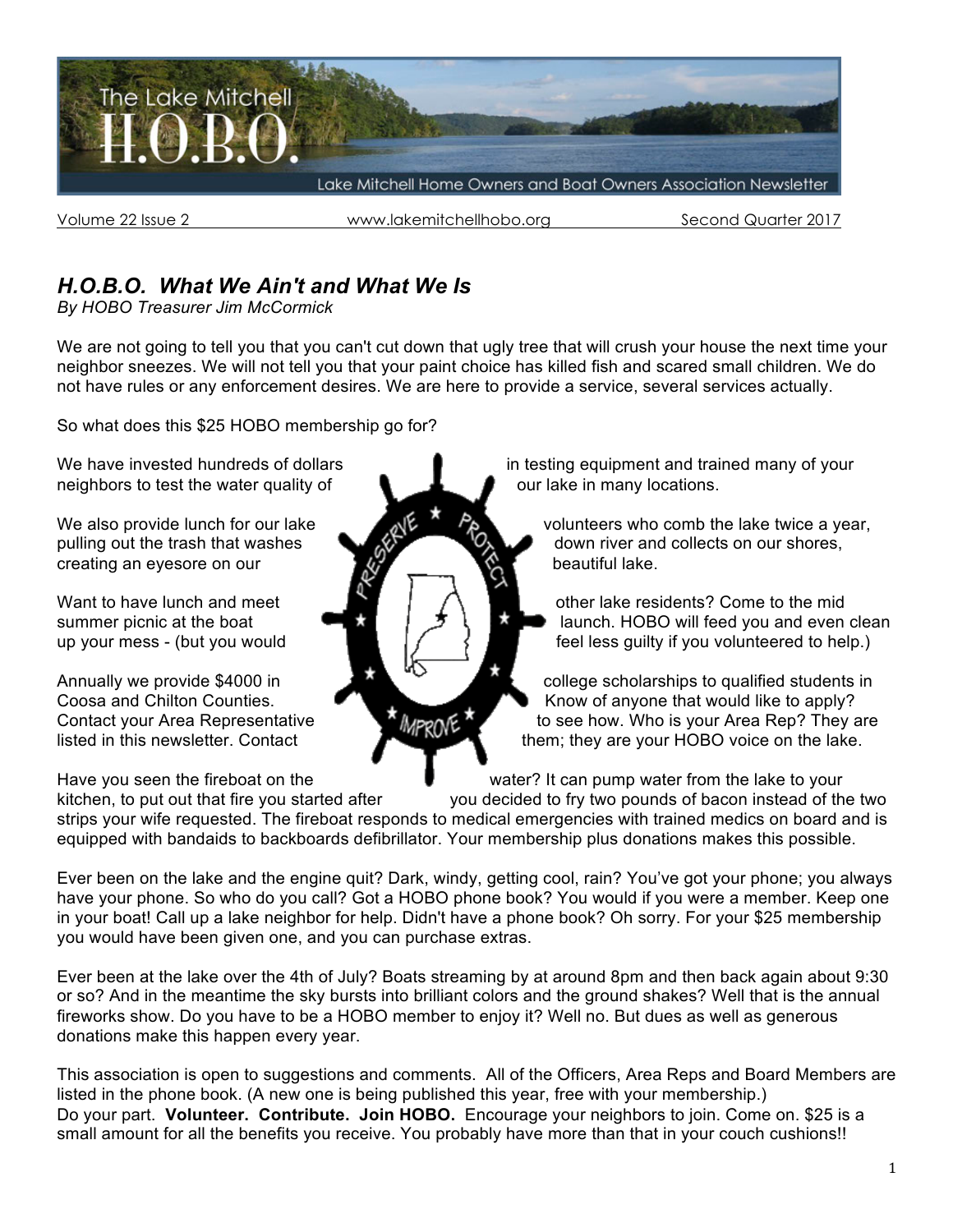## *Cold Water Is Very Dangerous*

*By Sam Piccolo*

The Lake Mitchell Community lost one of its members to a cold-water tragedy in February. This tragedy prompted me to write this article for the newsletter.

The Boat U.S. Foundation provides some very interesting information that you should know about cold water immersion. Entering into cold water is more than just an inconvenience, it is downright dangerous. For example, your body may react to the cold water in uncontrollable ways. Experts have described what happens to the body when immersed in cold water and have summarized the features and characteristics into four distinct stages. Failure to recognize this can lead to hypothermia, a serious condition which is the abnormal lowering of internal body temperature that should be treated only by medical personnel or specially trained individuals.

The first stage is cold shock. Entering cold water provokes an immediate gasp reflex. If your head is under water, you would inhale water instead of air and it is unlikely you will resurface if you are not wearing a life jacket. Initial shock can cause panic, hyperventilation, and increase heart rate leading to a heart attack. This stage lasts 3-5 minutes and at this point you should concentrate on staying afloat with your head above water.

The second stage is swimming failure. In just 3-30 minutes the body will experience swimming failure. Due to loss of muscle coordination, swimming becomes a struggle and the body tends to go more vertical in the water making any forward movement increasingly difficult. That's why it is not recommended to swim for help, but remain with the boat or something else that floats while keeping your head above water while awaiting rescue.

The third stage is hypothermia. True hypothermia sets in after about 30 minutes.

usually rendered unconscious in this stage.



The fourth stage involves post rescue collapse. A rescued victim must be handled very carefully. When a person is removed from cold water, the body will react to the surrounding air and the body position. Blood pressure often drops, inhaled water can damage the lungs, and heart problems can develop as cold blood from the extremities is released into the body core. Proper medical attention is essential to re-warm the body safely.

All of the above paints a pretty bleak picture in taking a chance with winter's cold water. We need to take extra precaution from accidently falling in the Lake and use life jackets when boating and doing any other activity on the water.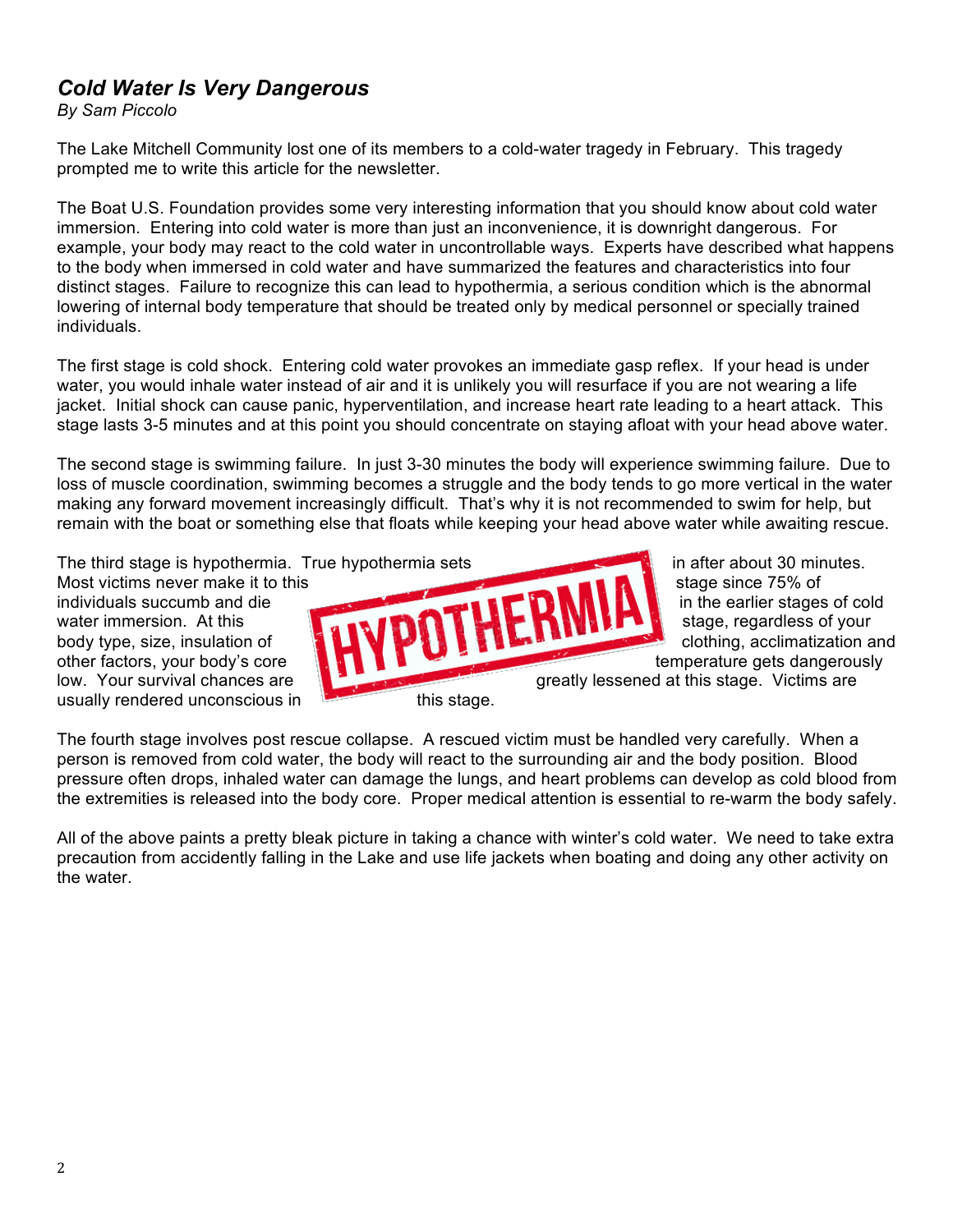# *The Crappie Thumper*

Spring is here and that means one thing - crappie time.



This is the time of the year when most crappie fishermen catch the best eating fish in the river. Spring is the favorite time to fish because spawning fish are predictable, easier to locate, and catch. Sounds simple but not always.

Water temperature dictates when crappie spawn, usually between 60-68 degrees. Since the weather in the spring is unpredictable, crappie will not always be in the banks of the river. Males will first seek shallow water looking for a suitable place to make a bed for females to lay eggs. While the males are hard at work, females are hanging out in

deeper water enjoying the weather. When the temperature gets right the female comes in to lays eggs and goes back out, leaving you know who (the male) to guard the bed against the predators.

Locating the fish is the key. Several different patterns are used. Start off trying the tried and true pole, cork, and minnow. ......or my favorite: casting a jig, while fishing in shallow water around weed beds, docks, and downed trees .

In general, finding crappie in deeper water is done by 3 different methods; casting to deeper structures, using electronics, or the very controversial method called spider rigging. This trolling method gets its name because lots of rods are placed out around the boat looking like spider legs. When so many baits are in the water trolling, it can be a productive method for the fisherman but deadly for the crappie. For example, Lake Weiss, the Crappie Capital of the World, has decided that the use of spider rigging was the biggest reason for its crappie population decline. As a result, a ruling was passed to limit the number of rods (spider legs) to 3 per fishermen for their lake. This restriction has caused many fishermen to go to lakes where there are no restrictions, Lake Mitchell being one!

# *WANTED: Newsletter Editor*

Let your creative juices flow! HOBO needs a new newsletter editor.

If you can spare a few hours four times a year to collect articles and arrange them into a newsletter format to send to Alabama Power for publication, HOBO needs you! It is a great opportunity to get to know and work with many people on the lake, plus it is a great creative outlet that you can enjoy from the comfort of your home on your own computer. You can write some of the articles if you wish, or you can just assemble what other contributors submit.





Melissa Nannini, who has done an excellent job as our newsletter editor for

the last couple of years, has taken on new life responsibilities and must retire from editing the newsletter. Fortunately for us, she will continue to spearhead the publication of the HOBO photo calendar.

. Contact Melissa at melissa.nannini@gmail.com or President Scott Phillips at wsphillips2@gmail.com and volunteer your services today. Former editor Marie Greene will be happy to train you.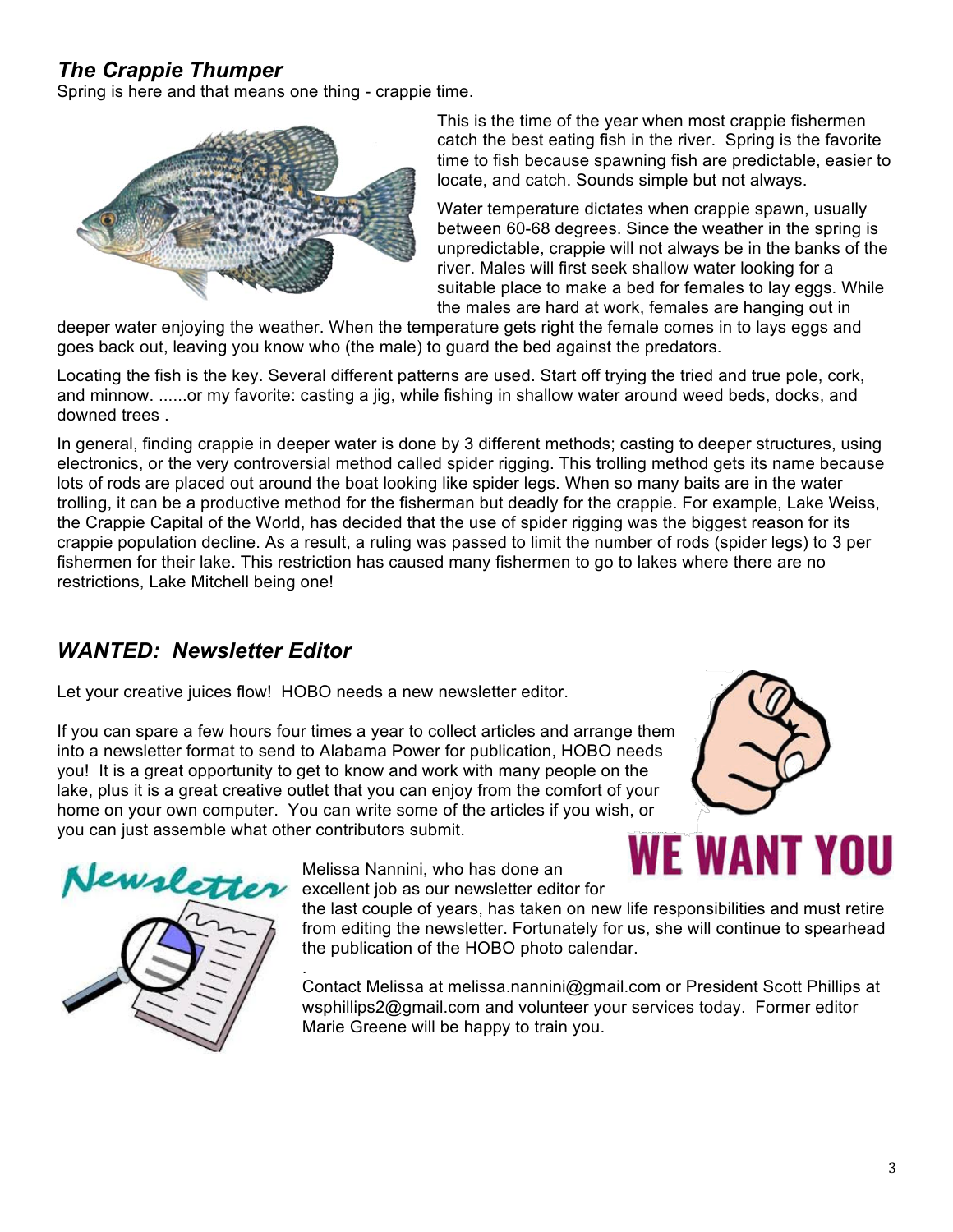# *What is an Area Representative?*

*By Marie Greene*

Your HOBO Area Representative is your voice on Lake Mitchell. Make your voice heard. **Know your Area Rep!**

Lake Mitchell is divided into16 HOBO geographic neighborhoods or Areas. Each Area has a designated Area Representative The Area Rep provides many services to you as a homeowner and to the HOBO organization. Here is a list of some of the functions that your Area Rep provides.

- Attends HOBO meetings and serves as the liaison between your Area and the HOBO organization.
- Acts as your neighborhood coordinator.
- Welcomes new residents in the Area and introduces them to neighbors.
- Informs Area residents to use the HOBO website for information about HOBO and Lake Mitchell.
- Maintains a directory for homeowners in your Area, including name, lake address, home address, phone numbers and email so you can communicate easily with neighbors.
- Submits a quarterly Area Rep report to the HOBO Newsletter Editor for publication in the Newsletter.
- Organizes and hosts functions within your Area to promote fellowship among residents as well as to address Area concerns.
- Encourages all Area residents to join HOBO and participate in HOBO events.
- Promotes awareness of environmental issues impacting the lake such as water quality, erosion, construction, invasive plants, litter and pollution.

| <b>AREA REPRESENTATIVES</b> |                |                                           |                                                                                |                                  |  |  |  |  |  |
|-----------------------------|----------------|-------------------------------------------|--------------------------------------------------------------------------------|----------------------------------|--|--|--|--|--|
|                             | Area           | <b>Area Name</b>                          | <b>Representative</b>                                                          | Phone                            |  |  |  |  |  |
|                             | 1              | Blue Creek/<br>The Ridge                  | <b>Bobby Lewis</b><br>docx2@mindspring.com                                     | 205-212-1020<br>205-901-8307     |  |  |  |  |  |
|                             | $\overline{2}$ | <b>Blue to Cargile</b>                    | Jim & Johnye Woodrow<br>ajwking@aol.com                                        | 205-425-9431<br>205-755-0055     |  |  |  |  |  |
|                             | 3              | Cargile South                             | Dan Murchison<br>DanMurchison@gmail.com<br>Janet Pandzik<br>pandzikj@gmail.com | 205-408-7445<br>205-224-0432     |  |  |  |  |  |
|                             | 4              | Cargile North                             | Connie Hampton<br>connie28fan@yahoo.com<br>Susan Orr<br>soriii@bellsouth.net   | 205-755-6344<br>334-312-6131     |  |  |  |  |  |
|                             | 5              | Cargile to Bird                           | Peggy Bullard<br>pnsbullard@gmail.com                                          | 205 - 755 - 9514                 |  |  |  |  |  |
|                             | 6              | <b>Bird Creek</b>                         | <b>Leslie Miles</b><br>lesliemiles0@gmail.com                                  | 205-755-6432<br>205-612-2172     |  |  |  |  |  |
|                             | 7              | <b>Bird to Walnut</b>                     | Becki & Mau McCallum<br>beckmau@gmail.com                                      | 205 - 755 - 5334                 |  |  |  |  |  |
|                             | 8              | Walnut SW                                 | Beau Battaglia<br>beauredsox@yahoo.com                                         | 504-909-6990                     |  |  |  |  |  |
|                             | 9              | <b>Walnut Creek</b><br>Peninsula          | Betty & Joel Elam<br>Betty687@aol.com                                          | 205-807-9056<br>205 - 755 - 2775 |  |  |  |  |  |
|                             | 10             | Cove and Mountain                         | Roxanne Martin<br>roxypmartin@gmail.com                                        | 205 - 755 - 0863                 |  |  |  |  |  |
|                             | 11             | Mountain to Lay<br>Dam                    | Stan & Conna Holt<br>Stan-holt@att.net                                         | 205-980-1428                     |  |  |  |  |  |
|                             | 12             | <b>Upper Hatchet and</b><br>Weogufka      | <b>VACANT-</b><br><b>Please Volunteer for Area 12</b>                          |                                  |  |  |  |  |  |
|                             | 13A            | East Pennamotley                          | Jim & Wathan Hand<br>jmhand@centurylink.net                                    | 256-377-1153                     |  |  |  |  |  |
|                             | 13B            | <b>West Pennamotley</b>                   | <b>Richard &amp; Wendy Cruse</b><br>wendycruse@gmail.com                       | 205-253-8298                     |  |  |  |  |  |
|                             | 14             | Hatchet to Big<br>Airplane                | Eric & Rose Green<br>rosegreenlake14@yahoo.com                                 | 205-492-7151                     |  |  |  |  |  |
|                             | 15             | Airplane/Finger to<br><b>Big Y Slough</b> | <b>Tommy Carpenter</b><br>rtcriver@gmail.com                                   | 256-377-1046<br>205-586-1749     |  |  |  |  |  |
|                             | 16             | Big Y to Mitchell<br>Dam                  | Nan & David Spivey<br>davidaspivey@gmail.com<br>nanspivey@gmail.com            | 256-377-1178<br>205-492-0375     |  |  |  |  |  |

- Educates Area residents about conditions or activities that might damage our lake.
- Works with residents to address safety and security issues on or around the lake.

If you don't know your Area Rep personally, call him or her and introduce yourself. Voice your ideas for improving life on the lake. Express your concerns. **Get involved!**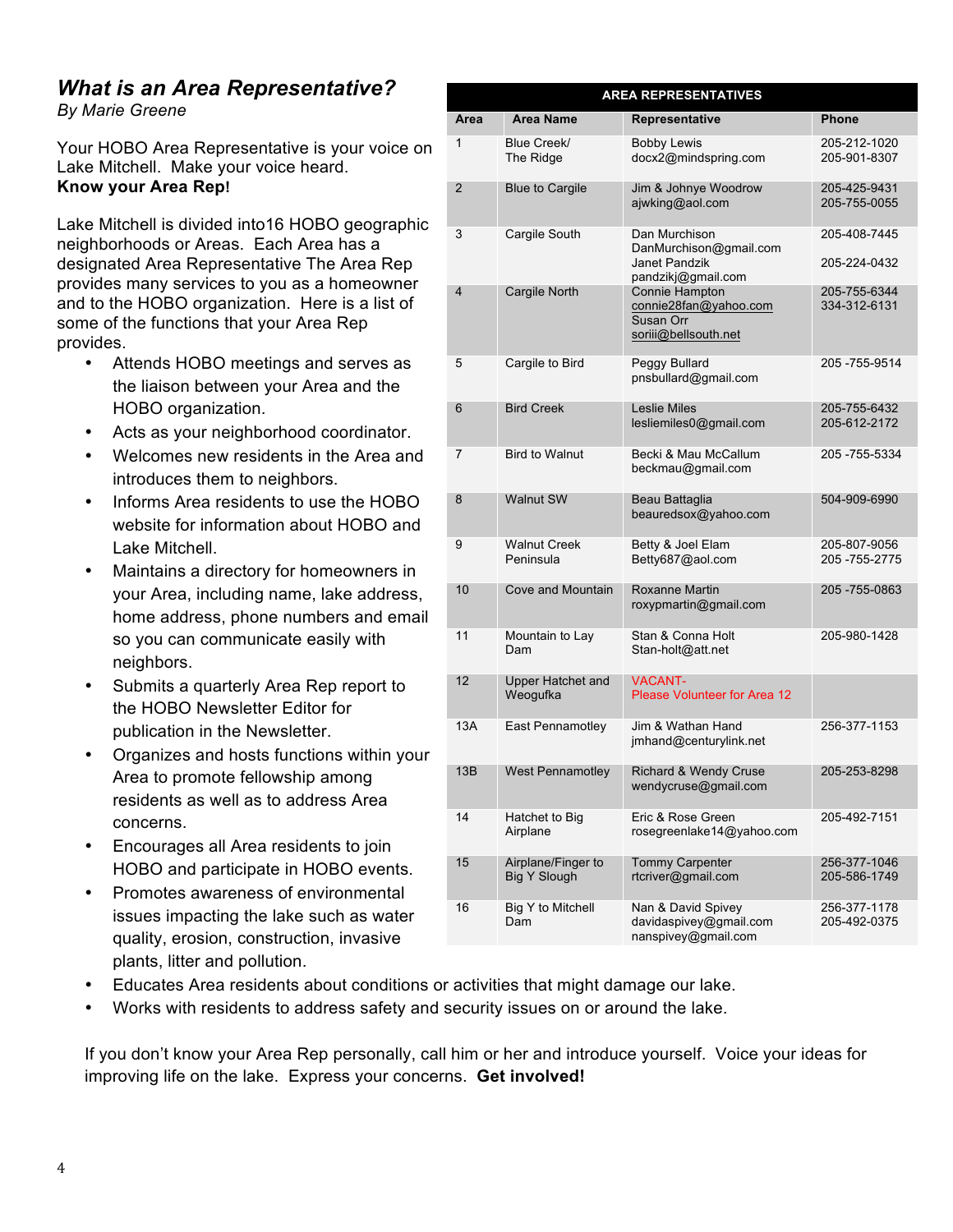.

### *Area 3 – Cargile South Dan and Judy Murchison, Janet Pandzik*

Solar power is slowly but surely coming to Alabama. A source of energy that is free, clean, healthy, non polluting and eternal can't be ignored forever. Part of our mission statement is to protect and improve Lake Mitchell. It seems to me that Hydro Power and Solar Power are two of our best sources of energy for honoring our mission statement. Since we already have Hydro power it might be time to educate ourselves on solar power and encourage our Politicians to introduce solar power to Alabama.

#### *Area 4 – Cargile North Connie Hampton, Susan Orr*

It is with a heavy heart that I report the passing of Jim Shallenberg who died while trying to retrieve his boat when he went to visit a friend and it got loose from the pier. Jim was a quiet man with a great heart. He was always ready to help. He will be very missed by those on Cargile Creek. We wish the best for his wife Karen, daughter Jennifer and her husband Jim McCormick, son Chris and Shanna, and the five grandchildren.

Your area reps ended the last quarter of 2016 on a sad note. Major health concerns for our out of state families and several deaths in the families kept both of us on the road and unable to attend the area rep meetings. We certainly are praying for a better start to 2017.

As always please don't hesitate to contact either of us! Looking forward to a great spring and summer on the lake!

### *Area 5-Cargile to Bird Peggy Bullard*

Help me welcome Donald and Sheila Jones to our Lake Mitchell H.O.B.O. family. They are from Fayette, Alabama where Donald is the administrator of Fayette Medical Center and Sheila is the Music Director at Fayette First Baptist Church. Allie Grace is their Yorkie and the only child living at home! Sheila's son, Wade Watley, as well as her Mom and sister, live in Clanton and that will be home for Donald and Sheila in the future. Wade is married to Jennifer and they have three sons: Cole, who is attending Snead State Jr. College on a golf scholarship; Turner, who is a Junior at Chilton County High School; and Carson, who is in the  $8<sup>th</sup>$ grade at Clanton Middle School. All three grandsons are golfers. Jennifer is a dental tech and Wade is employed as a Safety Specialist with Alabama Power. Donald and Sheila are looking forward to meeting all you lake people this summer. Please let them know you are happy to have them on Lake Mitchell.

This January Carl Scott, one of the founding members of H.O.B.O., passed away. Carl became the organization's chaplain and remained in that position until having to leave the lake for health reasons. He loved H.O.B.O. and never missed an event. He was an active board member and contributed time and money into an organization he was passionate about. He loved Jesus, family, his church and H.O.B.O. They were his passion. His love for the lake was unsurpassed. We lost a friend, a neighbor and a H.O.B.O. member who was loved and appreciated.

Our area experienced another great loss in February when friend and neighbor Jim Shallenberg died in a tragic water incident. Prayers for his wife Karen and the family for many months to come as I know how desperately they will need them. The hurt and grief and loneliness go deeper than you can know unless you have had to walk that road.

Spring is here and we will all begin to be out more, so please refresh yourselves on boating laws, be courteous and safe out on the water.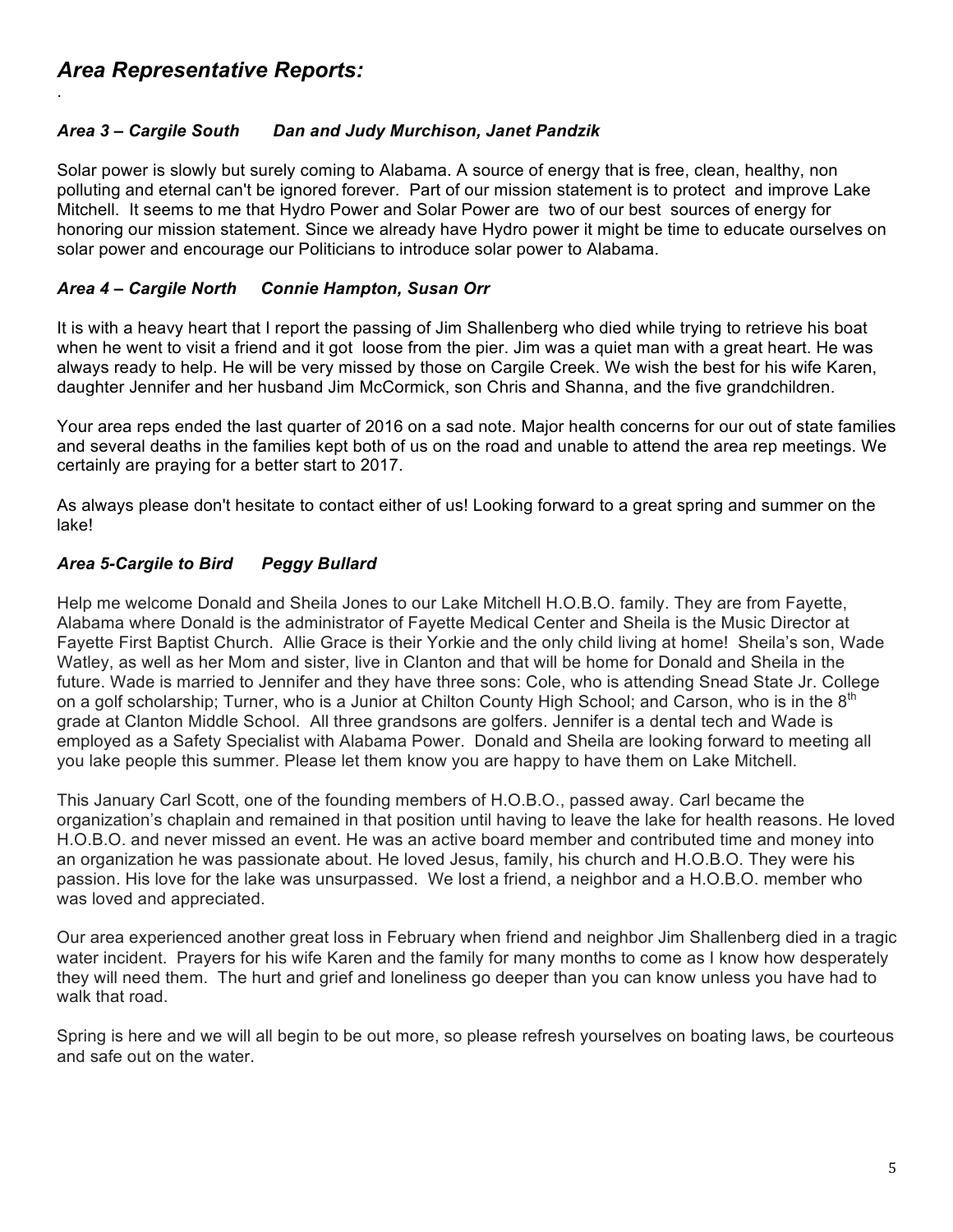#### *Area 7 – Bird to Walnut Becki McCallum*

Hello friends and neighbors. I have sad news to report - a former much loved neighbor in our area. Mike Langston, has passed away. Many of you will remember Mike and Brenda Langston and their son Jonathan who ran Lake Mitchell Marina. Mike was much loved and respected by many for his quiet and supportive life. I am sure his family will miss him greatly.

Many of you have paid your dues for 2017, thank you very much. For those that do not have "M17" on the address label of this newsletter, your dues have not been recorded. I urge you to continue your support of our organization. Many unpaid volunteers work very hard to protect and improve our lake home. Your involvement is also welcomed. Plan to take part - come to meetings, clean-ups, annual picnic. Contact me if you have issues, concerns, or information that needs to be shared. You can find the membership application on the back of this newsletter or on the www.lakemitchellhobo.org website. We are also on facebook! Get involved and stay informed!

Becki McCallum

#### *Area 9- Walnut Creek Peninsula Joel and Betty Elam*

We want to encourage our friends and neighbors to assist us in joining and supporting our lake through HOBO membership. We would like to invite everyone in our area to attend a home owner's neighborhood get together Memorial Day weekend, Saturday May 27, 2017. Invitations will be sent with more details at a later date. We want to thank our neighbors for continuing to watch out for each other through our neighborhood watch program. If you have any news and would like to share with others, please contact us with information.

Our area of the lake has undergone many changes in the last six months – both good and bad. The beautiful

landscape of trees along County Road 32 has turned to cleared land of barren hills due to logging. Our old one-lane bridge has been torn down and is being replaced by a larger and stronger bridge. Change is all around us with much work being done on houses in our area.

Remember, keep our area clean and trash free.

#### *Area 10 – Cove/Mountain Branch Doug and Roxanne Martin*

Welcome springtime!

We are anticipating completion of a new two-lane bridge over Walnut Creek. It was closed on February 20<sup>th</sup>; the estimated completion date is within 8 weeks or so. It has been a major inconvenience, but it will be wonderful to have a new and safer bridge.



I'm not sure if I have introduced everyone to Ben and Ashley Parker. Stop by and say hello, their house is beside the Thomas' house. The Waldron's will begin construction on their new home in the Cove very soon and we are excited to have another full time family once completed.

We hope to have an area party later in the spring and feel free to contact us if we can be of any assistance.

See you on the water!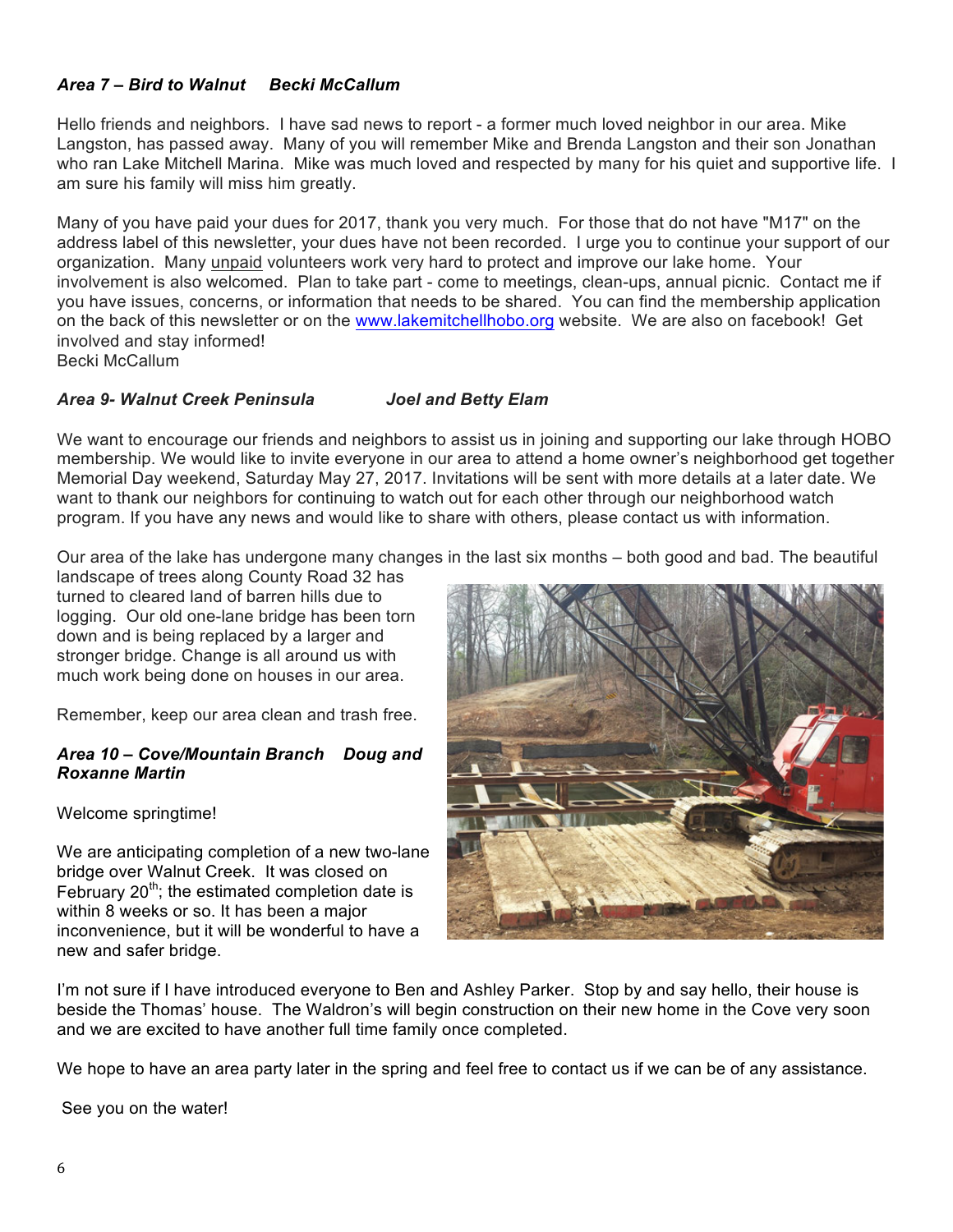### *Area 15 – Airplane/Finger to Big Y Slough Tommy Carpenter*

Hello everyone, I hope everyone survived the cold winter.

I want to welcome new HOBOs - David and Beth Smith. They are from Birmingham and live three cabins down from me.

I was on the lake the first week of March and had several days of great weather. The dogwoods were starting to bloom and the redbuds were in full bloom. I filled up my bird feeders and enjoyed seeing a variety of birds. Woodpeckers, chickadees, and nuthatches. I saw a pair of bluebirds checking out one of my bird boxes. Remember to clean them out after each nest. For some reason, bluebirds like to build the nest from scratch. I heard from a fellow HOBO that he had spotted a pair of loons (a duck-like bird) in Cargile creek. I did not see them in Cargile but heard them on main river just South of Little Airplane. I actually heard them before I saw them. They make a short wailing call which descends slightly in pitch. I tried to get close so I could make a positive identification but they can dive and swim for a long time. I thought my day was complete and decided to ride into little airplane and see if I could spot a wood duck. No luck, but coming out I saw a bald eagle. The sun was shining just right and I got to see the white on his head and tail. What a beautiful lake we live on!

Unfortunately, I got a report that one of my neighbors had some property "sprout legs" and run off. Make sure you secure all your property. As I always say, neighbors need to watch out for each other. If you see something that looks suspicious call your neighbor. Hopefully they are a HOBO and have their number in our "HOBO" phone book. It also contains the number for Coosa county sheriff's office and many others. Hope the see you soon out on the lake.

### *Area 15 –Big Y to Mitchell Dam Nan and David Spivey*

Happy Spring to all!!

We are so excited to welcome Donna and Morgan Davis as permanent residents here at Lake Mitchell! They are finally getting settled into their beautiful new home in The Cove.

At this writing, another home is being built in The Cove. Our HOBO family is growing!!



**Lake Mitchell Logo Items for Sale** Hats - \$12, Tote Bags - \$20, Boat Trash Can - \$10 Contact Rose Green at 205-492-7151 or rosegreenlake14@yahoo.com